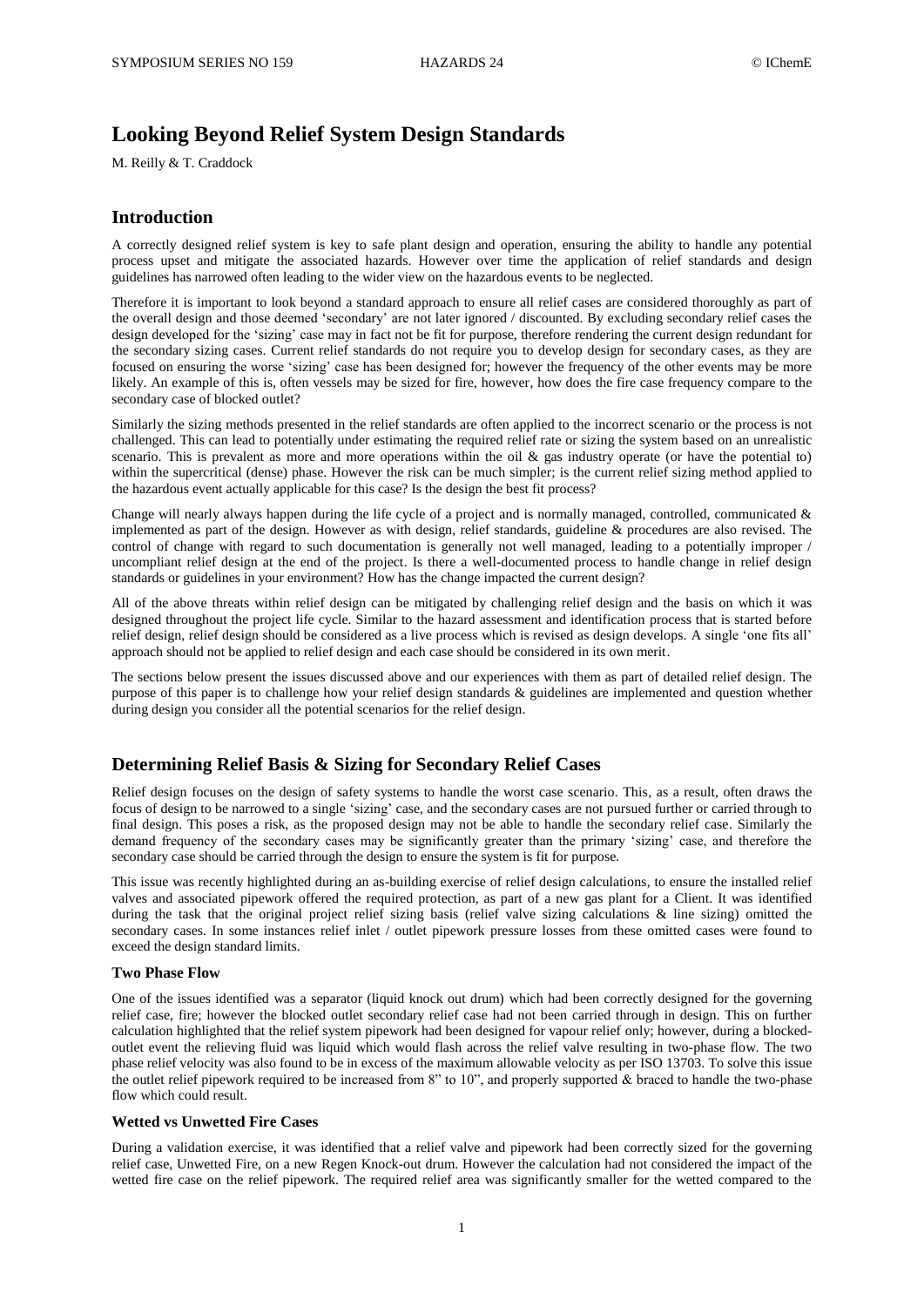unwetted, scaling the relief flow for the rated flow resulted in a similar rated flow to that of the unwetted case. However the physical properties were significantly different, therefore this resulted in larger inlet pressure losses. The table below summarises the results found;

| <b>Scenario</b>      | <b>Required Relief Area</b><br>$(in^2)$ | Rated Flow (kg/h) | <b>Inlet Losses based on</b><br>3" Inlet |
|----------------------|-----------------------------------------|-------------------|------------------------------------------|
| <b>Unwetted Fire</b> | 0.350                                   | 8.676             | 2%                                       |
| <b>Wetted Fire</b>   | 0.045                                   | 8.009             | $>4\%$                                   |

**Table 1 - Wetted vs Unwetted Fire Case Relief Design Comparison**

Therefore to reduce the relief valve inlet pressure losses to below 3% of the set-pressure (as per ISO 4126), the 3" pipework would need to be replaced with 4" pipework with associated losses of  $\leq 1\%$ . This had an impact on the overall plant design to accommodate the larger pipework.

### **Rated Flow & Vendor Calculations**

The following example highlights the importance of considering the wider relief picture as part of design and ensuring a complete design basis is established. The initial design of a PSV to protect a methanol storage vessel had identified a 'G' orifice was required, with a corresponding rated flow of 2999 kg/h. Inlet pipework was appropriately sized at 3".

However as the plant design progressed, the relief valve became part of a vendor package. The vendor selected an 'H' orifice to meet a greater required flow rate as a result of a capacity change within the package, and used a larger superimposed backpressure assumption (50% of PSV set pressure). The inlet pipework losses were found to be marginally below 3% of set pressure for the new rated flow of 3958 kg/h.

However at this stage, the high superimposed backpressure assumption was not challenged. The 50% of set pressure assumption was based on a pool fire in the methanol storage area, in combination with plant blow down at full peak flow. This event is unlikely as it would require a double jeopardy event to occur.

Revising the calculation for a more realistic super imposed backpressure of  $\sim$ 20% (based on normal LP flare header pressure) resulted in a rated flow of 4681 kg/h for the selected orifice size, which increased the inlet pipework losses to >4% and this required the replacement of the 3" inlet pipework with 4" pipework to lower inlet losses accordingly (1% inlet losses).

This case the highlights the need for relief basis of design to be clearly understood and any change in basis is correctly considered & challenged. By not defining it clearly in the early design stage, the vendor sized the relief valve based on the worst case flare header / super imposed back pressure, however on review this was deemed an improbable case, and sizing the valve based on normal flare back pressure would be a more suitable method. As a result of the larger orifice area selected by the vendor, the previously sized inlet pipework was not suitable for the increased rated flows and the pressure losses exceeded the limit as set by ISO 4126.

### **Suitability of Sizing Methods**

### **Supercritical relief**

Current relief standards do not present the relief of supercritical fluids in an easy and coherent manner. As a result neither does industry in general. Identification of supercritical relief scenarios is only the start of the challenge as discussed in the previous section. If you delve into relief standards, the standard vapour relief sizing methods are only applicable over a compressibility range of  $0.8 - 1.1$  (based on ideal gas equations) and supercritical fluids generally fall out with this range. However to apply liquid sizing equations would also be incorrect, as this would result in a far greater than required relief area. Supercritical fluids lie somewhere between either ends of these relief sizing methods.

Similarly the heat input for fire cases cannot be easily determined based on the current standards, as the surface of the supercritical fluid vessel being relieved is neither unwetted nor wetted. The mechanism for supercritical fluid relief is fluid expansion therefore to best determine the required relief area, a direct integration of the Isentropic Nozzle flow (HEM Method) should be used. Additionally the Leung-Omega method as noted in API 520 Part 1 can be used to size for supercritical relief.

Due to the lack of clarity in current relief standards, the relief design is often implemented incorrectly. An example of this is during the sizing of a compression train inter stage relief for blocked outlet, three different methods were used to size the relief valve;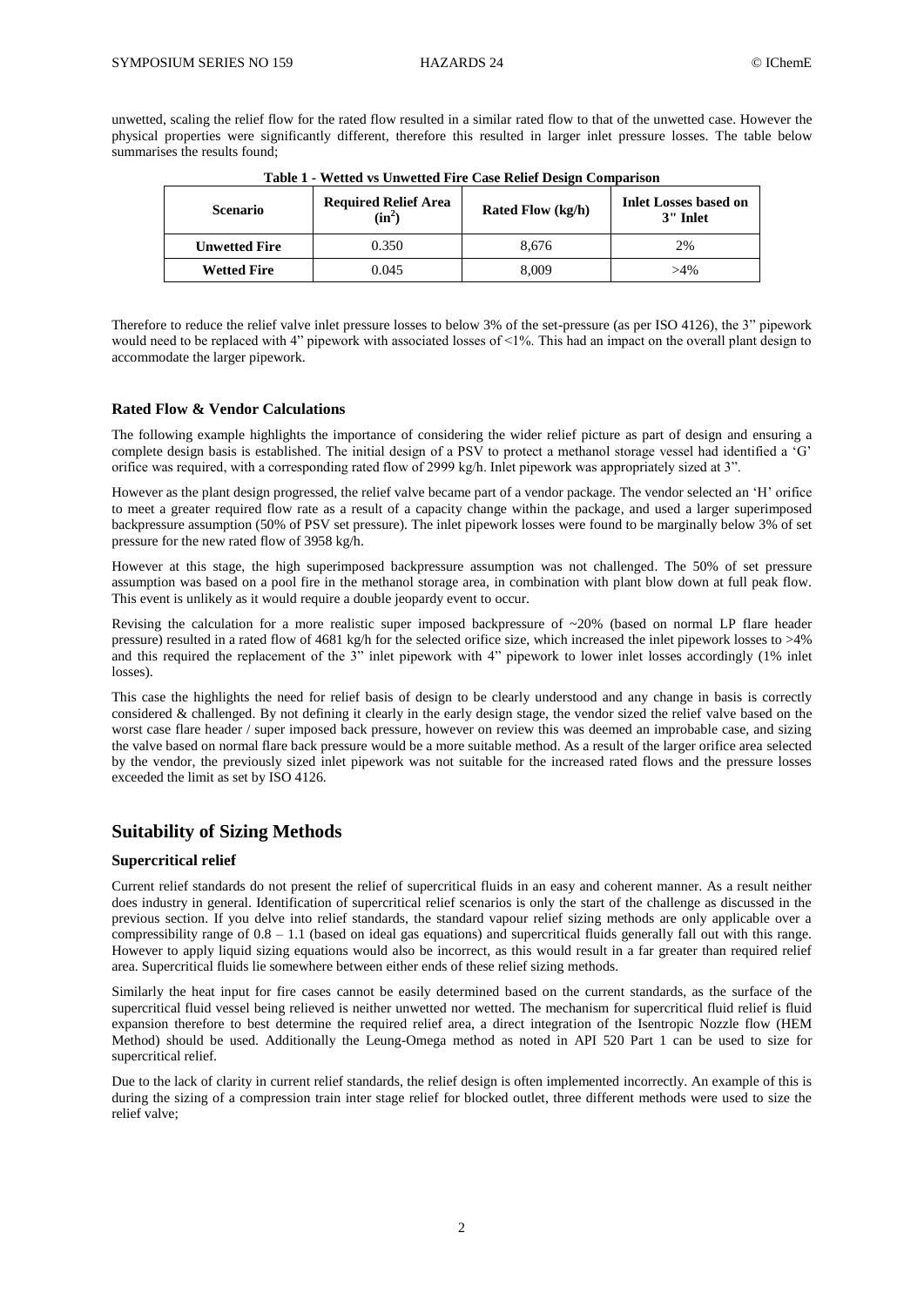|                                          | <b>Summary of Required Areas</b> |                             |                              |                         |
|------------------------------------------|----------------------------------|-----------------------------|------------------------------|-------------------------|
| <b>Scenario</b>                          | Vapour<br>Area<br>$(in^2)$       | <b>HEM</b><br>Area $(in^2)$ | Leung-Omega<br>Area $(in^2)$ | Installed Area $(in^2)$ |
| <b>Blocked Outlet</b><br>(Supercritical) | 0.101                            | 0.136                       | 0.153                        | 0.196                   |

**Table 2 - Supercritical Relief Design Summary**

As expected the standard vapour relief sizing method underestimates the relief requirements as the relieving fluid ( $z = 0.475$ ) is not within the ideal gas range of  $>0.8$  & <1.1. The relief valve inlet & outlet pipework was sized based on the rated flow associated with the HEM method, however during a review of the relief valve it was noted that the vendor rated flow was greater than the sizing basis used for the relief lines, which resulted in the Mach limit of 0.8 being exceeded for the current design pipework. The table below shows the difference in rated flows between sizing methods and vendor calculated rated flow;

**Table 3 - Supercritical Relief Rated Flow Comparison for Different Methods**

|                                          | <b>Summary of Rated Flows</b>                    |                                            |                                          |                                         |
|------------------------------------------|--------------------------------------------------|--------------------------------------------|------------------------------------------|-----------------------------------------|
| <b>Scenario</b>                          | Vapour<br><b>Rated</b><br><b>Flow</b><br>(kg/hr) | <b>HEM</b><br><b>Rated Flow</b><br>(kg/hr) | Leung-Omega<br><b>Rated Flow (kg/hr)</b> | <b>Vendor Ouoted Rated Flow (kg/hr)</b> |
| <b>Blocked Outlet</b><br>(Supercritical) | 14.903                                           | 11.072                                     | 9.836                                    | 12.919                                  |

After liaison with the vendor the  $\sim$ 16% difference in rated flow was identified as a result of the vendor sizing the PSV based on ideal gas equations and not considering the fact at relief the fluid will be supercritical. The vendor then reassessed the relief valve for supercritical relief and their revised results matched those calculated as part of our design. This satisfied the Client and ourselves that the current design based on the HEM method was fit for purpose.

Another example of the misapplication of supercritical relief was identified where the relief from a Feed/Product heat exchanger would be supercritical on the high pressure side of the exchanger, as the relief set-pressure was above the critical pressure. However, the fluid temperature would not be critical until the critical temperature of 188°C was reached; the initial relieving fluid temperature was 65°C. At this stage in the design the unwetted fire sizing method as per ISO 23251 was applied and resulted in a relief area of 0.035in<sup>2</sup>, however this is invalid as the relieving fluid is still a liquid. The actual relief case for fire will in fact initially be liquid relief and as the fluid temperature is increased to critical temperature, the fluid will become supercritical and the expansion is far more significant.



*Figure 1 - Pseudo Phase Envelope with Relief Conditions overlaid*

The revised required relief area for the supercritical relief was calculated as  $0.046$ in<sup>2</sup>. Not only had the change in philosophy affected the required relief area but it also impacted the relief outlet pipework sizing, as at the lower temperature, the outlet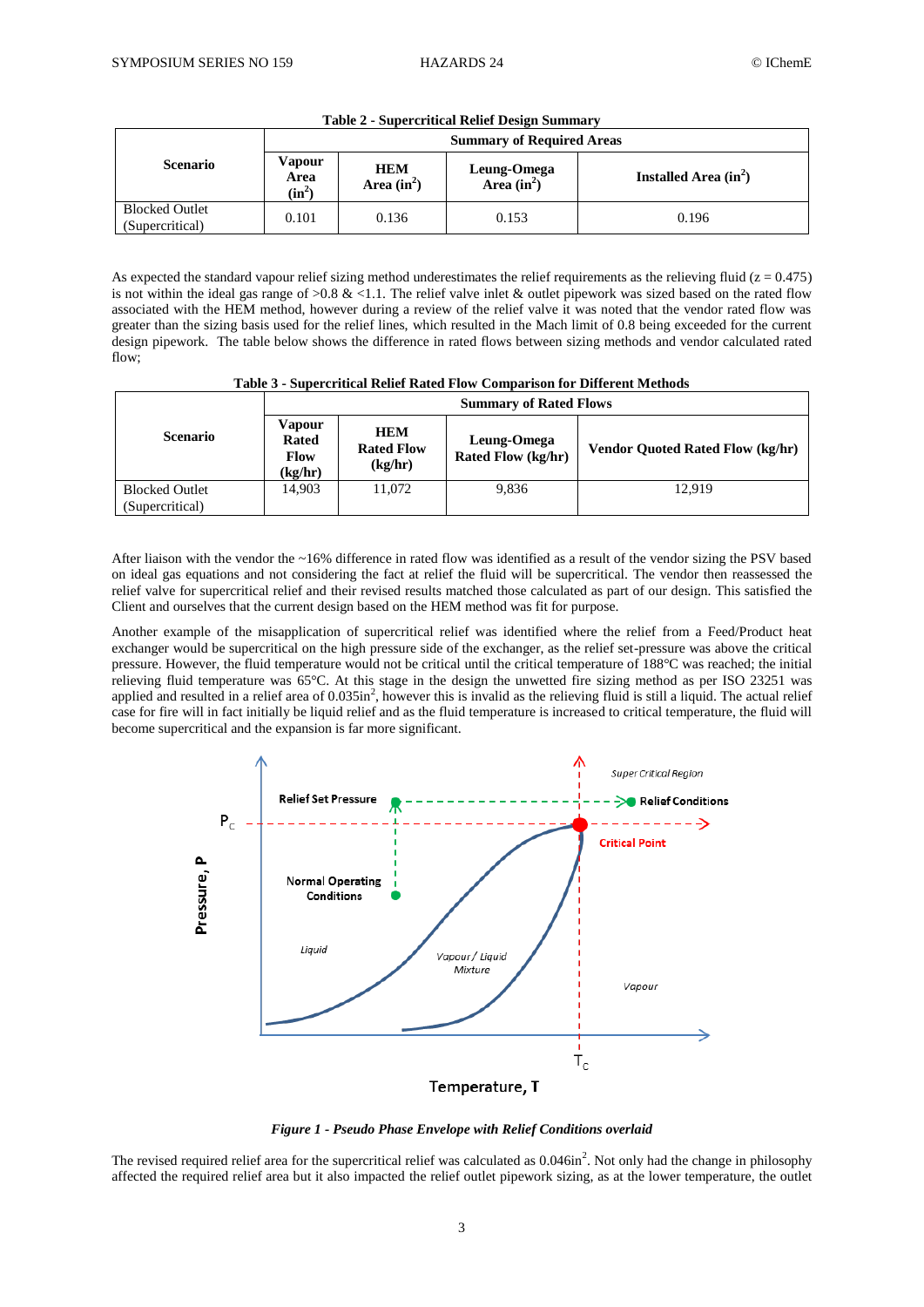pipework had been sized on two-phase flow due to the flashing of the liquid across the relief valve. However at the elevated conditions, the relief flow in the outlet pipework is a single phase gas flow, which resulted in a Mach number in excess of 0.8 being calculated. This required the relief pipework to be assessed and replaced.

The above examples highlight the potential pitfalls of sizing supercritical relief, as using ideal gas equations will potentially under estimate the required relief area & overestimate the relief inlet / outlet pipework size. In this instance there was no requirement to change out the selected valve orifice only pipework modifications, however the under estimation of relief area could easily lead to a complete redesign of the relief network from pipework, valves & relief header if not correctly assessed in the first instance.

### **New Technology**

New technology is another process within which the suitability of sizing methods must be considered. Relief design standards and guidelines cannot and unlikely ever will consider every possible case and as such engineering judgment must be applied in their implementation. However faced with a new or novel technology, how are these standards implemented?

An example of this is an implementation of a new import gas heat exchanger for an offshore installation. During the initial design, it was identified that a shell & tube design would be the most suitable due to the process conditions. However, it was identified that significant space saving could be achieved if the design was changed to a compact design. Technology such as printed circuit exchangers were discounted due to concerns that they could become blocked, as experience had shown the heating medium system had previously been contaminated.

The technology chosen was a compact shell & plate design; however the differential pressure between the two sides of the heater was significantly higher than the manufacturer's experience. The sketch below shows the system;



*Figure 2 – Initial Relief Arrangement to protect Heat Exchanger*

To give confidence in the design, two trial units were fabricated and subjected to burst tests, with both bursting at pressures circa 700 barg - which was three times the required design pressure of 200 barg.

For shell and tube heat exchangers, ISO 23251 provides guidance on the size of failure that should be used for sizing relief devices to protect the low pressure side from a burst tube scenario; however it does not provide any guidance on compact heat exchanger design. At the time of design, the relief system was sized on the vendors maximum credible failure size of 1mm by 10mm (10mm<sup>2</sup>) based on a plate port weld failure (Refer to Figure 3).

However during offshore leak testing, a failure of the plate weld occurred leading to high pressure gas passing into the low pressure heating medium side. On inspection the size of failure was found to be significantly larger that the design basis (circa four times the original sizing method of  $10mm<sup>2</sup>$ ). Therefore the relief system was not designed correctly to handle such a failure. The sizing basis therefore had to be reconsidered, however what basis could be selected when there is no guidance / documentation available?

On review, it was decided to implement the approach used for shell and tube exchangers where the guillotine failure of a single tube is considered when determining the burst tube relief loads. The largest possible flow area  $\&$  resulting relief flow from a single plate failure assumes the failure occurs around both sides of the plate port connection.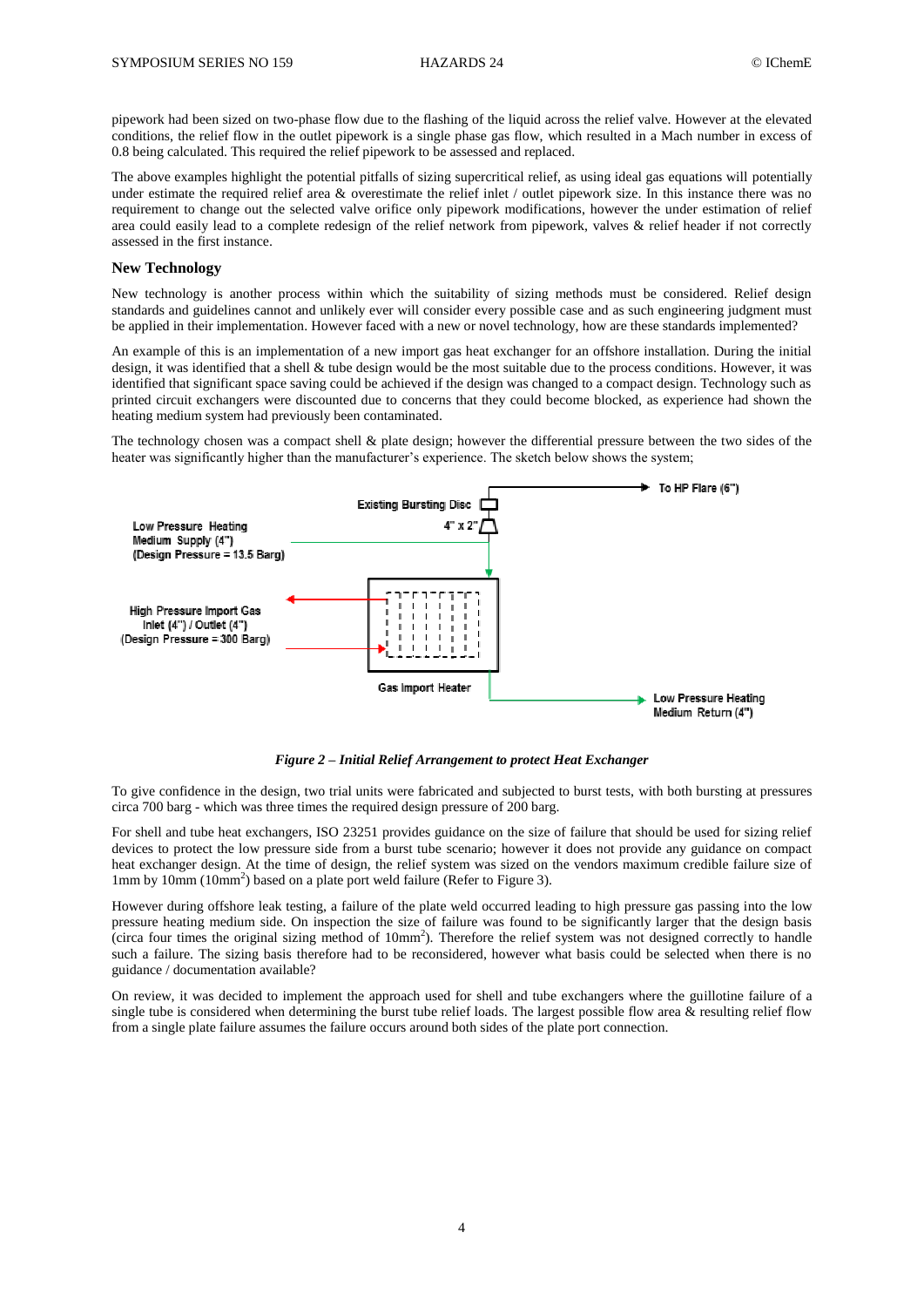

Low Pressure Heating Medium<br>(Design Pressure = 13.5 Barg)



As shown above, this significantly increases the failure size to  $\sim 830$ mm<sup>2</sup> assuming that both plate gas inlet and outlet weld failures. This was around eighty-three times the original sizing basis. The corresponding relief flow was found to be more than twice the design flow for the heat exchanger.

To ensure the system could adequately handle such relief flows, the relief arrangement had to be completely redesigned. Had there not been sufficient flare header capacity (legacy from the original shell and tube design) then the flare header would also have to be redesigned.



*Figure 4 - Proposed Solution to Protect for New Relief Case*

The case of this new technology heat exchanger shows that with any design, where there is no relief guidance or insufficient information available, a robust complete approach to relief design must be considered with suitable engineering judgment applied. The consequences of such a failure during actual operation could have been potentially catastrophic.

### **Change in Design Standards & Guidelines**

Change in design happens throughout a project lifecycle. Similarly, design standards, guidelines & regulations are continuously revised. Within industry these changes are often not managed effectively leading to conflicts & redesign further through a project lifecycle. An example of this and the impact on relief design was the change in Client's standards with respect to reverse flow through check valves;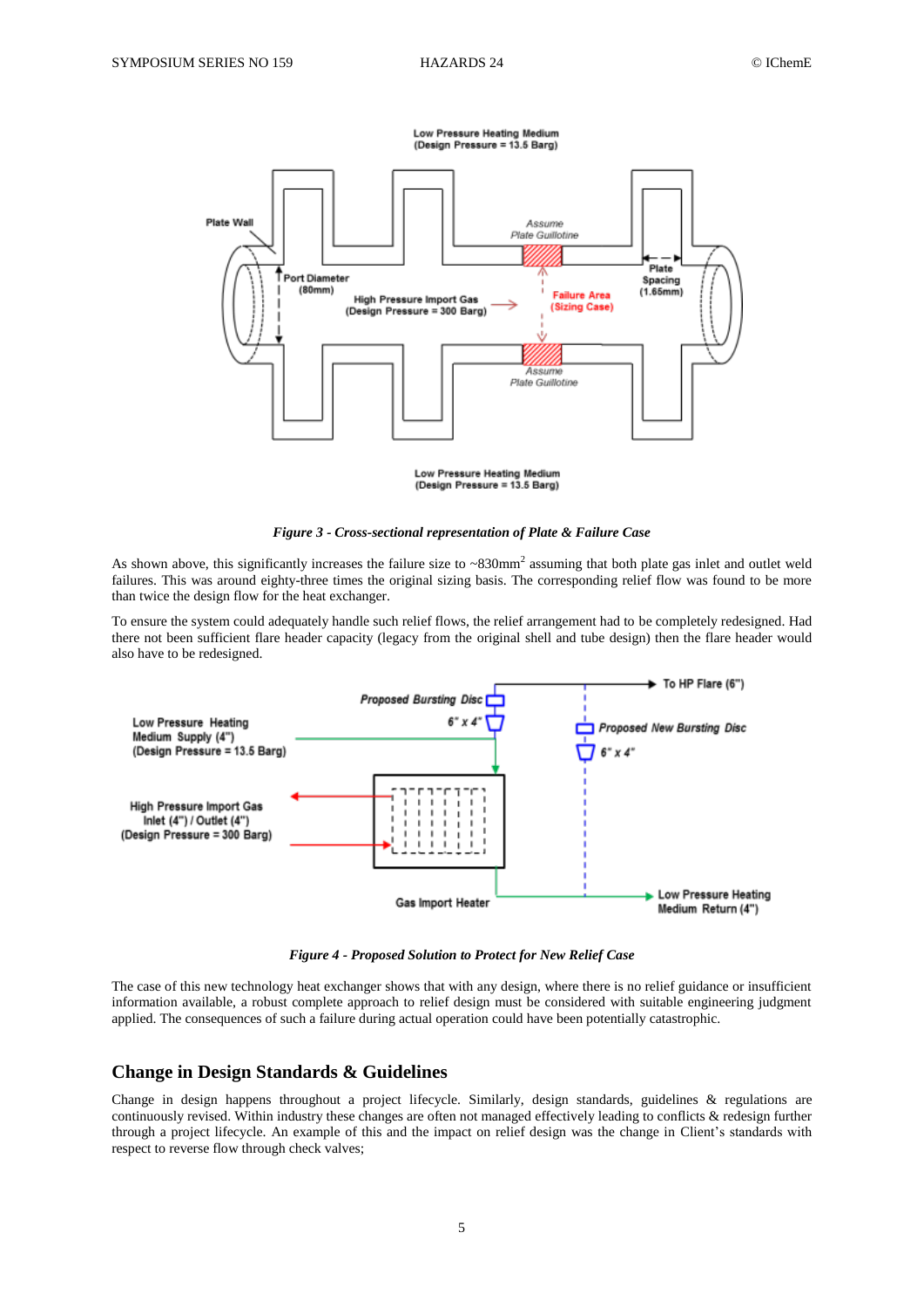### **Compressor Reverse Flow**

The control and design of HP / LP interface protection is critical to safe design  $\&$  operation of a plant. This is especially relevant in the instance of reverse flow cases, as the associated relief rates can be significant.

During the installation of a new gas export compression train, it was identified that there could be reverse flow from the pipeline which the second stage export compressors fed. This could lead to overpressure of the downstream system via failure of the compressor recycle control valve which ties into the 1<sup>st</sup> stage compression system. To limit the relief load, two dissimilar non-return valves had been installed. A sketch of the system is shown below;



*Figure 5 - Simplified PFD highlight Reverse Flow Case from Export Pipeline*

The original relief sizing basis was determined based on reverse flow through a single orifice with a diameter equal to 10% of the diameter of the largest non-return valve (3"), which was consistent with both international standard (ISO 23251) and Client standards. This resulted in a required relief area of  $0.299$ in<sup>2</sup> for which the relief valves had an installed area of  $0.307$ in<sup>2</sup>.

However as the design progressed, the Client relief valve standards changed and reverse flow leakage should be based on a flow area equal to 10% of the flow area of the largest check valve as the reliability of the two check valves in series could not be ensured. This change results in a relief flow 10 times greater than the original sizing basis. This change not only affected the size of the relief valve but also the associated outlet pipework size.

The table below show the impact on required relief valve area and flare header size based on these changes.

| <b>Relief Design Case</b>       | <b>Required</b><br><b>Relief Area</b> | %Increase<br>in    | <b>Minimum Relief Valve Pipework</b><br>Size (in) |        |
|---------------------------------|---------------------------------------|--------------------|---------------------------------------------------|--------|
|                                 | $(in^2)$                              | <b>Relief Area</b> | Inlet                                             | Outlet |
| <b>Installed</b>                | 0.307                                 |                    |                                                   |        |
| Case $1 - 10\%$ 3" NRV Diameter | 0.299                                 |                    |                                                   |        |
| Case $2 - 10\%$ 2" NRV Area     | 1.283                                 | 318%               |                                                   |        |
| Case $3 - 10\%$ 3" NRV Area     | 2.999                                 | 877%               | 6                                                 | 10     |
| Case 4 – Control Valve          | 1.873                                 | 510\%              |                                                   |        |

**Table 4 - Compressor Relief Area Comparison Based on Check Valve Area Sizing Method**

The change in relief sizing philosophy in this instance significantly increased the relief requirement to comply with the new standard. By designing the system to 10% of the total check valve flow area, in the case of the 3" non-return valve, resulted in an area which is greater than the actual control valves could pass via reverse flow.

As the system had already been purchased  $\&$  installed but not commissioned when this discrepancy was identified, the Client is currently completing risk based assessments to determine the impact on operation and extent of redesign (if required). This is due to the potential magnitude of rework involved in replacing relief valves, associated pipework & sections of the flare header pipework.

This example demonstrates how a perceived relatively small standard change in standards can lead to large change in relief design. If this change is not managed effectively then such change can result in not only significant redesign but potentially significant plant modifications to ensure the design meets the standards.

## **Conclusion**

The examples discussed highlight that all relief scenarios and associated design should be considered on their individual merit. Our own experience shows that direct application of design standards can lead to a flawed relief design. Each relief